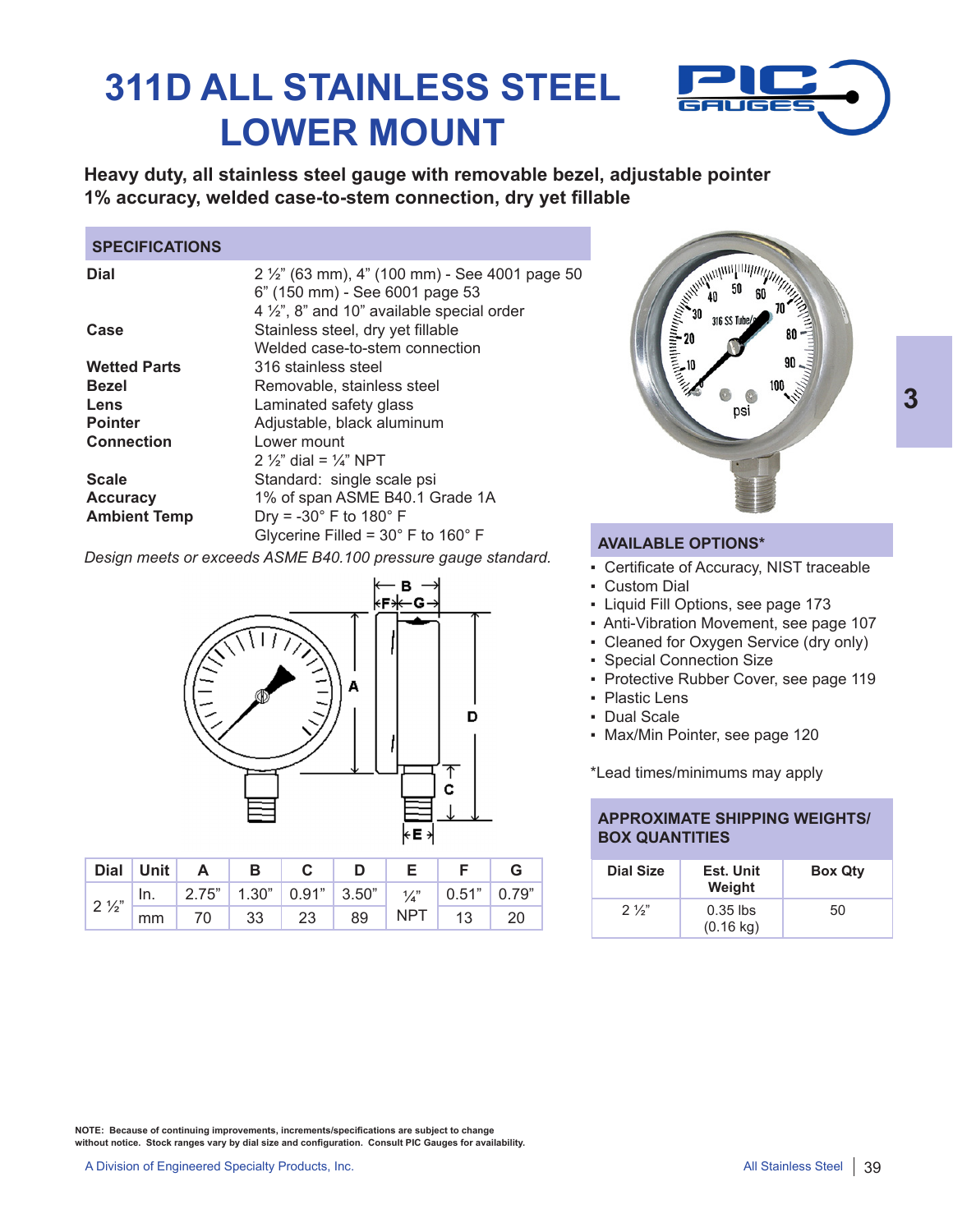

# **312D ALL STAINLESS STEEL LOWER BACK MOUNT**

**Heavy duty, all stainless steel gauge with removable bezel, adjustable pointer 1% accuracy, welded case-to-stem connection, dry yet fillable**

### **SPECIFICATIONS**

| <b>Dial</b>         | $2\frac{1}{2}$ " (63 mm), 4" (100 mm)<br>6" (150 mm) - See 6002 page 54 |
|---------------------|-------------------------------------------------------------------------|
| Case                | Stainless steel, dry yet fillable                                       |
|                     | Welded case-to-stem connection                                          |
| <b>Wetted Parts</b> | 316 stainless steel                                                     |
| <b>Bezel</b>        | Removable, stainless steel                                              |
| Lens                | Laminated safety glass                                                  |
| <b>Pointer</b>      | Adjustable, black aluminum                                              |
| <b>Connection</b>   | Lower back mount                                                        |
|                     | 2 $\frac{1}{2}$ dial = $\frac{1}{4}$ NPT                                |
|                     | 4" dial = $\frac{1}{4}$ " or $\frac{1}{2}$ " NPT                        |
| <b>Scale</b>        | Standard: single scale psi                                              |
| <b>Accuracy</b>     | 1% of span ASME B40.1 Grade 1A                                          |
| <b>Ambient Temp</b> | Dry = $-30^\circ$ F to 180 $^\circ$ F                                   |
|                     | Glycerine Filled = $30^{\circ}$ F to $160^{\circ}$ F                    |
|                     |                                                                         |



### **AVAILABLE OPTIONS\***

- Certificate of Accuracy, NIST traceable
- Custom Dial
- Liquid Fill Options, see page 173
- Anti-Vibration Movement, see page 107
- Cleaned for Oxygen Service (dry only)
- Special Connection Size
- Protective Rubber Cover, see page 119
- Plastic Lens
- Dual Scale
- Max/Min Pointer, see page 120

\*Lead times/minimums may apply

### **APPROXIMATE SHIPPING WEIGHTS/ BOX QUANTITIES**

| <b>Dial Size</b> | Est. Unit<br>Weight               | <b>Box Qty</b> |
|------------------|-----------------------------------|----------------|
| $2\frac{1}{2}$   | $0.35$ lbs<br>$(0.16 \text{ kg})$ | 50             |
| 4"               | $1.10$ lbs<br>$(0.50 \text{ kg})$ | 8              |

*Design meets or exceeds ASME B40.100 pressure gauge standard.*



| ←── B ──><br>⊱C⊁── D ─> |   |                                                     |
|-------------------------|---|-----------------------------------------------------|
|                         |   |                                                     |
|                         |   | F<br>$\begin{array}{c}\n\uparrow \\ E\n\end{array}$ |
|                         | G |                                                     |

| <b>Dial</b>    | <b>Unit</b> | А     | B                 | С     | D                   |                                                                             |                 | G     |
|----------------|-------------|-------|-------------------|-------|---------------------|-----------------------------------------------------------------------------|-----------------|-------|
| $2\frac{1}{2}$ | In.         | 2.71" | $\pm$ 1.26" $\pm$ | 0.41" | $\vert 0.85" \vert$ | $\frac{1}{4}$ " NPT                                                         | 2.47"           | 2.24" |
|                | mm          | 69    | 32                | 10    | 22                  |                                                                             | $\overline{63}$ | 57    |
|                | In.         | 4.00" |                   |       |                     | 1.93"   $0.71$ "   $1.22$ "   $\frac{1}{4}$ " or $\frac{1}{2}$ "   $3.87$ " |                 | 3.39" |
| 4"             | mm          | 100   | 49                | 18    | 31                  | <b>NPT</b>                                                                  | 98              | 86    |

**NOTE: Because of continuing improvements, increments/specifications are subject to change without notice. Stock ranges vary by dial size and configuration. Consult PIC Gauges for availability.**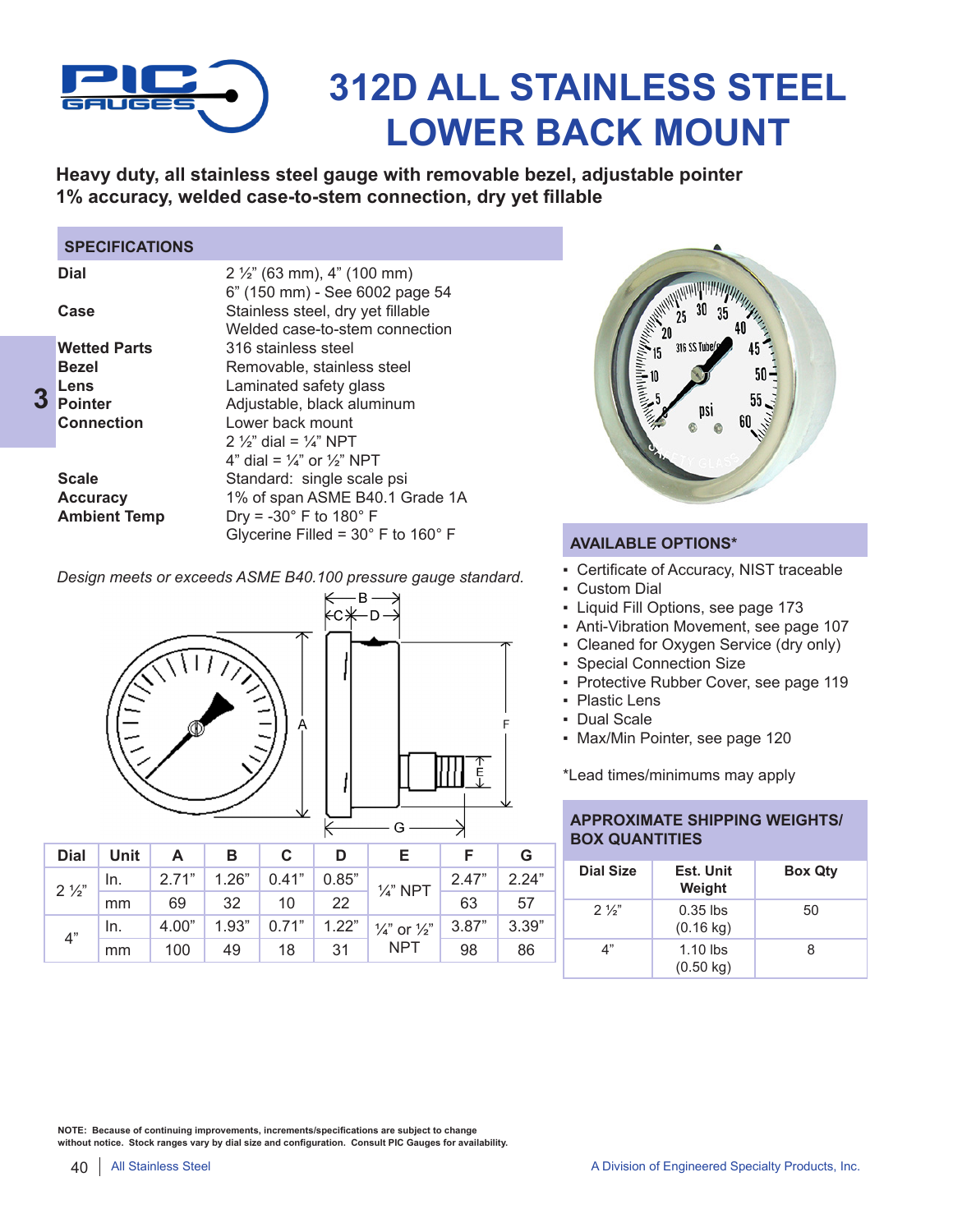# **313D ALL STAINLESS CLAMP-RING PANEL MOUNT**



**Heavy duty, all stainless steel gauge with removable bezel, adjustable pointer 1% accuracy, welded case-to-stem connection, dry yet fillable**

### **SPECIFICATIONS**

**Dial** 2 ½" (63 mm) **Wetted Parts** 316 stainless steel **Lens** Laminated safety glass<br> **Pointer** Adiustable. black alumin

Case Stainless steel, dry yet fillable Welded case-to-stem connection **Bezel** Removable, stainless steel<br> **Lens** I aminated safety glass **Pointer** Adjustable, black aluminum **Connection** Lower back mount with clamp-ring 2  $\frac{1}{2}$ " dial =  $\frac{1}{4}$ " NPT **Scale** Standard: single scale psi **Accuracy** 1% of span ASME B40.1 Grade 1A<br>**Ambient Temp** Dry = -30° F to 180° F **Ambient Temp** Dry = -30° F to 180° F Glycerine Filled = 30° F to 160° F

*Design meets or exceeds ASME B40.100 pressure gauge standard.*





2.5" Clamp-Ring

|                |    | Dial Unit   $A$   $B$   $C$   $D$   $E$                                               |             |  | $F \mid G$ | $\mathsf{H}$ |     |
|----------------|----|---------------------------------------------------------------------------------------|-------------|--|------------|--------------|-----|
| $2\frac{1}{2}$ |    | In.   2.71"   1.26"   0.41"   0.85"   $\frac{1}{4}$ "   2.47"   2.24"   2.65"   3.23" |             |  |            |              |     |
|                | mm |                                                                                       | 69 32 10 22 |  |            |              | -82 |

**NOTE: Because of continuing improvements, increments/specifications are subject to change without notice. Stock ranges vary by dial size and configuration. Consult PIC Gauges for availability.** 

A Division of Engineered Specialty Products, Inc.

![](_page_2_Figure_14.jpeg)

**3**

### **AVAILABLE OPTIONS\***

- Certificate of Accuracy, NIST traceable
- Custom Dial
- Liquid Fill Options, see page 173
- Anti-Vibration Movement, see page 107
- Cleaned for Oxygen Service (dry only)
- Special Connection Size
- Plastic Lens
- Dual Scale
- Max/Min Pointer, see page 120

\*Lead times/minimums may apply

### **APPROXIMATE SHIPPING WEIGHTS/ BOX QUANTITIES**

| <b>Dial Size</b> | Est. Unit<br>Weight               | <b>Box Qty</b> |
|------------------|-----------------------------------|----------------|
| $2\frac{1}{3}$   | $0.60$ lbs<br>$(0.26 \text{ kg})$ | 50             |